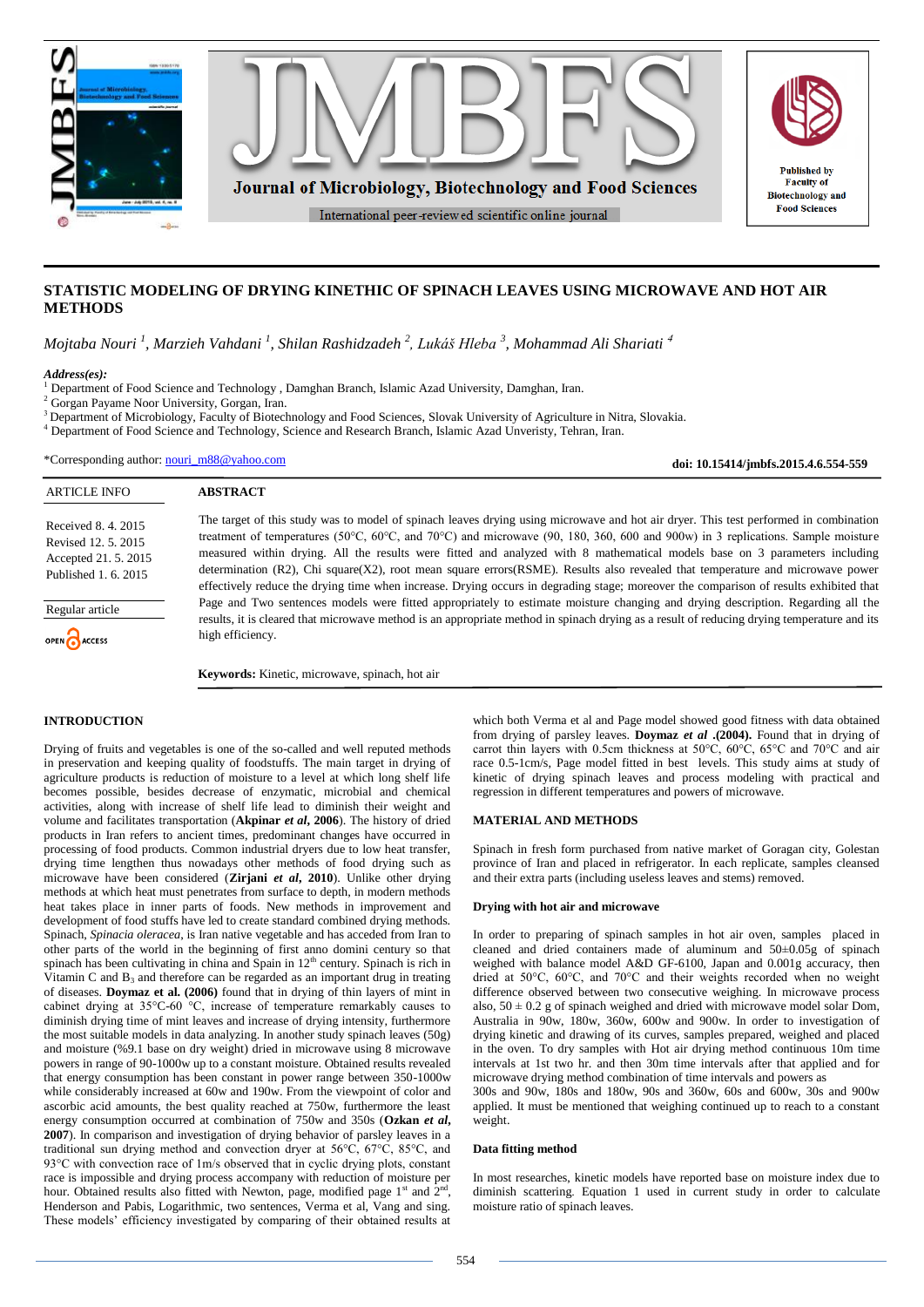Equation (1):

$$
MR = \frac{M_t - M_e}{M_0 - M_e}
$$

In which;

MR= moisture ratio (dimensionless)  $M<sub>t</sub>=$  moisture ratio base on dry weight

 $M<sub>0</sub>=$  initial moisture base on dry weight Me= the amount of balance moisture base on dry weight

#### **Moisture measurement**

Samples (50g) of spinach weighed with balance model A&D GF-6100, Japan. 0.001 Accuracy, then dried in oven model Fater electronic U670, Iran at  $105^{\circ}$ C $\pm$ 1 for 15 hr. when no weight difference observed at two consecutive weighing, initial moisture measured base on wet weight.

## **Moisture base on wet weight**

Equation (2):

$$
MC_{w.b.} = \frac{m_1 - m_2}{m_1}
$$

### **Moisture base on dry weight**

Equation (3):

$$
MC_{d.b.} = \frac{MC_{w.b.}}{100 - MC_{w.b.}} \times 100
$$

In which; MC<sub>w.b</sub>= moisture percent base on wet  $MC<sub>d.b</sub>$  = moisture percent base on dry

 $m_1$ = sample weight before drying (g)  $m<sub>2</sub>=$  sample weight after drying (g)

|      | <b>Table 1</b> Different describing models of spinach drying |                   |                               |
|------|--------------------------------------------------------------|-------------------|-------------------------------|
| N.O. | <b>Model equation</b>                                        | <b>Model name</b> | <b>Reference</b>              |
|      | $MR = exp(-kt^n)$                                            | page              | Page, 1949                    |
|      | $MR = exp(-kt)$                                              | Newton            | Westerman et al, 1973         |
|      | $MR = a \exp(-kt)$                                           | Henderson Pabis   | Henderson , Pabis, 1961       |
| 4    | $MR = a \exp(-kt) + c$                                       | Logarithmic       | Toghrol and Pahlevan,<br>2004 |
|      | $MR = a \exp(-kt^n) + bt$                                    | Midili            | Akpinar et al, 2003           |
| 6    | $MR = a \exp(-kt) + b \exp(-lt)$                             | Two sentences     | Henderson, 1974               |
|      | $MR = a \exp(-kt) + (1-a) \exp(-gt)$                         | Verma et al       | Verma et al, 1985             |
| 8    | $MR = 1 + at + bt^2$                                         | Wang and Sing     | Wang and sing, 1978           |

$$
R^{2} = 1 - \frac{\sum_{i=1}^{N} (MR_{pre,i} - MR_{exp,i})^{2}}{\sum_{i=1}^{N} (MR_{pre,i} - MR_{exp,i})^{2}}
$$

$$
X^2 = \frac{\sum_{i=1}^{N} (MR_{exp,t} - MR_{pre,t})^2}{N-m}
$$

$$
RMSE = (\frac{1}{N}\sum_{i=1}^{N}(MR_{exp,i}-MR_{pre,i})^2)
$$

$$
MBE = \frac{1}{n} \sum_{i=1}^{n} (MR_{pre,i} - MR_{exp,t})
$$

In which; MRexp,i is experiment data of drying intensity.  $MR<sub>pre.i</sub>$  is predicted data of drying intensity. N is the number of observation. M is drying constant.

## **RESULTS AND DISCUSSION**

Drying gradient is high in the beginning of drying process but during time occurring of wrinkle diminish moisture content and therefore drying gradient reduces, besides required time for reduction of a certain amount of moisture depends on operation conditions so that at 70°C less time is needed in comparison with 50°C.



**Figure 1** Changes of moisture amount in drying process a) hot air b) microwave

Moisture reduction starts from surface layer, then heat transferring from center to surface begins and transfer of moisture from surface to center continues. In this stage, drying intensity is quick due to water evaporation close to sample surface, while intensity diminishes as a result of moisture reduction. In fact, moisture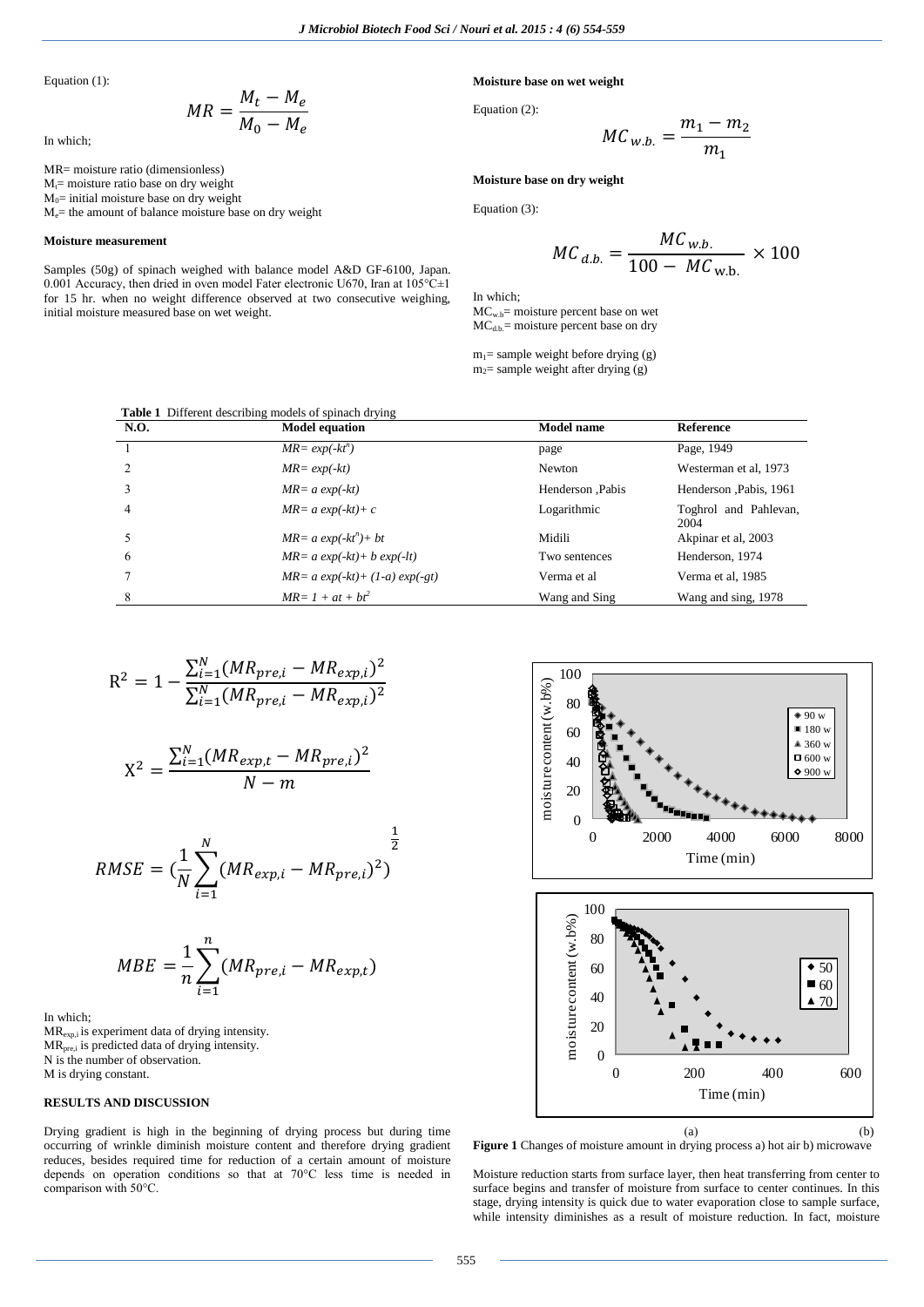must transfer to surface and then vapor. Constant evaporation takes place in equal race of water transferring to surface and surface evaporation where constant temperature is available. Furthermore, increase of microwave power; reduce drying time as a result of air pressure reduction and thus removing moisture product in lower temperature.





**Figure3** Intensity of drying a) hot air b) microwave

(a) spinach (baves. Resistance versus water transferring to product surface due to As it has shown in figure 3, drying intensity is more in the beginning stages of process causes to conclude this fact that being high of evaporation intensity of wrinkle occurring in the final stages of drying decelerates drying race. In all treatments, Page model acceptably fitted with moisture amount during drying. These results were in agreement with **Akpinar** *et al***.(2003) and Akpinar** *et al***.(2006).**

| Table 2 statistical results of different models in hot air drying |
|-------------------------------------------------------------------|
|-------------------------------------------------------------------|

| <b>Model</b>               | <b>Temperature</b> | <b>MBE</b>  | <b>RMSE</b> | $\chi^2$    | ${\bf R}^2$ |
|----------------------------|--------------------|-------------|-------------|-------------|-------------|
|                            | $50^{\circ}$ c     | 0.003504    | 0.0231688   | 0.057969589 | 0.99221394  |
| Page                       | $60^{\circ}$ c     | 3.608059407 | 0.033027    | 1.227006876 | 0.984732118 |
|                            | $70^{\circ}$ c     | $-0.51547$  | 0.134425    | 4.694984    | 0.99255772  |
|                            | $50^{\circ}$ c     | 0.015758    | 0.0297968   | 0.058443356 | 0.99221212  |
| <b>Newton</b>              | $60^{\circ}$ c     | 0.009596842 | 0.102604    | 0.281406055 | 0.982877874 |
|                            | $70 \degree c$     | $-0.23897$  | 0.06317     | 3.589139283 | 0.96909344  |
|                            | $50^{\circ}$ c     | 0.015758    | 0.0297968   | 0.061226373 | 0.99221212  |
| <b>Henderson and Pabis</b> | $60^{\circ}$ c     | 1.39098E+17 | 10.94007664 | 10.94007664 | 0.982877874 |
|                            | $70^{\circ}$ c     | $-0.78143$  | 0.202222    | 5.294553    | 0.9690934   |
|                            | 50°c               | $-0.69166$  | 0.7521292   | 8.874053691 | 0.9922121   |
| Logarithmic                | $60^{\circ}$ c     | 1.38916E+17 | 0.725203    | 10.93950182 | 0.982877874 |
|                            | $70^{\circ}$ c     | $-0.88022$  | 0.229847    | 5.579516    | 0.9690934   |
|                            | $50^{\circ}$ c     | 0.003503    | 0.0231681   | 0.05796948  | 0.99221396  |
| <b>Midili</b>              | $60^{\circ}$ c     | 1.36272E+17 | 0.724875    | 10.93752058 | 0.878992048 |
|                            | $70^{\circ}$ c     | $-0.78123$  | 0.202171    | 5.2939      | 0.84558274  |
|                            | $50^{\circ}$ c     | 0.015758    | 0.0297968   | 0.061226373 | 0.99221212  |
| <b>Two sentences</b>       | $60^{\circ}$ c     | 0.009596842 | 0.102604    | 0.297039725 | 0.982877874 |
|                            | $70^{\circ}$ c     | $-0.23897$  | 0.06317     | 3.788536    | 0.96909344  |
|                            | $50^{\circ}$ c     | 0.015758    | 0.0297968   | 0.061226373 | 0.99221212  |
| Verma et al                | $60^{\circ}$ c     | 0.009596841 | 0.102604    | 0.297039725 | 0.982877874 |
|                            | $70^{\circ}$ c     | $-0.23897$  | 0.06317     | 3.788536    | 0.96909344  |
|                            | $50^{\circ}$ c     | $-2.40849$  | 2.4265324   | 14.69677999 | 0.9558548   |
| Veng and sing              | $60^{\circ}$ c     | 7.38411E+61 | 2.396992    | 16.99931286 | 0.972800384 |
|                            | $70^{\circ}$ c     | $-2.95947$  | 0.743991    | 9.935815    | 0.9942134   |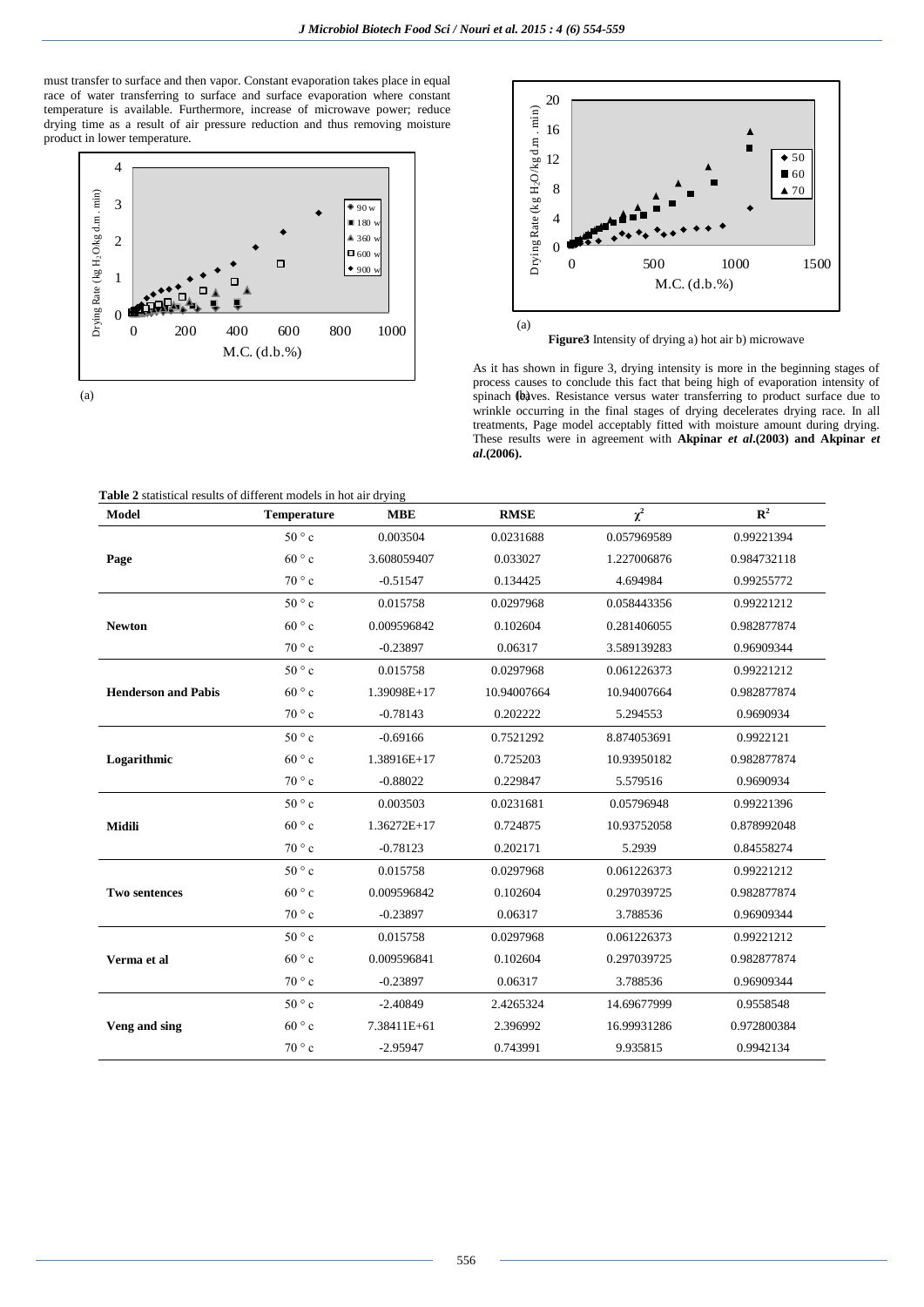**Table 3** statistical results of different models in microwave

| <b>Model</b>               | Power   | <b>MBE</b>       | <b>RMSE</b> | $\overline{\chi^2}$ | $\mathbb{R}^2$ |  |
|----------------------------|---------|------------------|-------------|---------------------|----------------|--|
|                            | 90 w    | 0.018665         | 0.043465    | 0.160561175         | 0.9784807      |  |
|                            | 180 w   | $-0.2223003$     | 0.2374096   | 3.952935036         | 0.967369       |  |
| Page                       | 360 w   | $-0.11887716$    | 0.143524731 | 5.51503452          | 0.9090943      |  |
|                            | 600 w   | $-0.38093385$    | 0.40963881  | 4.179931            | 0.99258204     |  |
|                            | 900 w   | 0.026119515      | 0.140649596 | 2.842724307         | 0.8655734      |  |
|                            | 90 w    | $-0.00412$       | 0.009599    | 0.174032449         | 0.976052       |  |
|                            | 180 w   | $-0.25454$       | 0.273195    | 4.121412465         | 0.976977       |  |
| <b>Newton</b>              | 360 w   | -0.145739659     | 0.179394131 | 5.75436044          | 0.9205264      |  |
|                            | 600 w   | $-0.30983621$    | 0.33039539  | 3.880141            | 0.98446057     |  |
|                            | 900 w   | $-0.08252542$    | 0.087517864 | 3.295072757         | 0.9779166      |  |
|                            | 90 w    | $-0.79212$       | 0.853696    | 13.8959889          | 0.976052       |  |
|                            | 180 w   | $-0.82362$       | 0.86964     | 5.720104983         | 0.97698        |  |
| <b>Henderson and Pabis</b> | 360 w   | $-0.747924362$   | 0.871144193 | 9.03756829          | 0.9205264      |  |
|                            | 600 w   | $-0.84169154$    | 0.88479551  | 5.102838            | 0.98446057     |  |
|                            | 900 w   | 1.94119E+24      | 0.826588356 | 7.203450645         | 0.977917       |  |
|                            | 90 w    | $-0.78619$       | 0.846961    | 13.83782881         | 0.976052       |  |
|                            | 180 w   | $-0.8264$        | 0.872563    | 5.72895938          | 0.97698        |  |
| Logarithmic                | 360 w   | -0.749351745     | 0.872730848 | 9.0444245           | 0.9205264      |  |
|                            | 600 w   | $-0.8368523$     | 0.87931845  | 5.090085            | 0.98446057     |  |
|                            | 900 w   | 1.9423E+24       | 0.82657884  | 7.203413182         | 0.977917       |  |
|                            | 90 w    | 0.083171         | 0.17206     | 0.858798182         | 0.9338386      |  |
|                            | 180 w   | $-0.2447855$     | 0.2622346   | 3.867385937         | 0.974444       |  |
| Midili                     | 360 w   | -0.033904473     | 0.108880653 | 5.41979277          | 0.8069778      |  |
|                            | 600 w   | $-0.83490623$    | 0.87734372  | 5.762144            | 0.87994373     |  |
|                            | 900 w   | $\boldsymbol{0}$ | 0.253774795 | 4.692202387         | 0.9978383      |  |
|                            | 90 w    | $-0.00412$       | 0.009599    | 0.174032449         | 0.976052       |  |
|                            | 180 w   | $-0.2545449$     | 0.2731953   | 4.121412465         | 0.976977       |  |
| <b>Two sentences</b>       | 360 w   | $-0.145739663$   | 0.179394136 | 5.75436044          | 0.9205264      |  |
|                            | 600 w   | $-0.30983621$    | 0.3303954   | 3.880141            | 0.98446057     |  |
|                            | 900 w   | $-0.08252542$    | 0.087517863 | 3.295072757         | 0.9779166      |  |
|                            | $90\le$ | $-0.00412$       | 0.009599    | 0.174032449         | 0.976052       |  |
|                            | 180 w   | $-0.2545449$     | 0.2731953   | 4.121412465         | 0.976977       |  |
| Verma et al                | 360 w   | $-0.145739662$   | 0.179394135 | 5.75436044          | 0.9205264      |  |
|                            | 600 w   | $-0.30983622$    | 0.3303954   | 3.880141            | 0.98446057     |  |
|                            | 900 w   | 384.3039457      | 0.087517864 | 3.295072757         | 0.9779166      |  |
|                            | 90 w    | $-2.51754$       | 2.590803    | 21.95919659         | 0.976052       |  |
|                            | 180 w   | $-3.3317352$     | 3.4253052   | 11.47327118         | 0.98446        |  |
| Veng sing                  | 360 w   | -6.758728714     | 8.579059056 | 21.6269293          | 0.9205264      |  |
|                            | 600 w   | -5.08672336      | 5.49273978  | 12.78715            | 0.98446057     |  |
|                            | 900 w   | 5.01089E+79      | 2.564808009 | 12.49978725         | 0.998373       |  |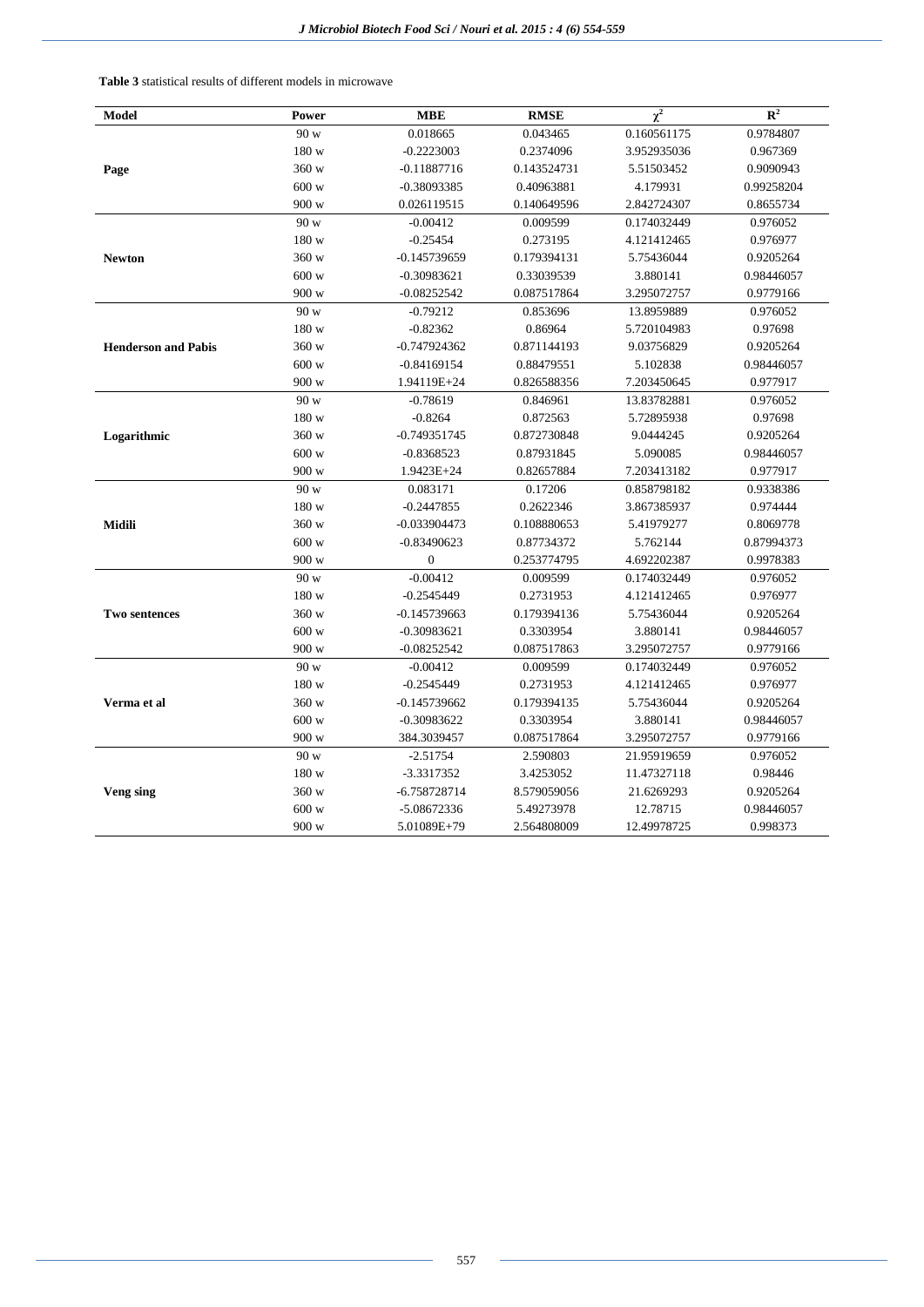| Table 4 constant amounts of models in different intensities of hot air drying |  |  |
|-------------------------------------------------------------------------------|--|--|
|-------------------------------------------------------------------------------|--|--|

| Model                         | Temperature    | a              | b            | g          | $\mathbf c$       | $\mathbf n$ | $k \left( \min^{-1} \right)$ |
|-------------------------------|----------------|----------------|--------------|------------|-------------------|-------------|------------------------------|
|                               | $50^{\circ}$ c |                |              |            |                   | 1.04589085  | 0.010729282                  |
| page                          | 60°c           |                |              |            |                   | 0.952337601 | 0.015600785                  |
|                               | $70^{\circ}$ c |                |              |            |                   | 1.66241951  | 0.000160175                  |
|                               | $50^{\circ}$ c |                |              |            |                   |             | 0.01393267                   |
| <b>Newton</b>                 | $60^{\circ}$ c |                |              |            |                   |             | 0.019703684                  |
|                               | $70^{\circ}$ c |                |              |            |                   |             | 0.011060275                  |
|                               | $50^{\circ}$ c | 1.00007226     |              |            |                   |             | 0.013931663                  |
| <b>Henderson</b> and<br>pabis | $60^{\circ}$ c | 0.001          |              | -          |                   |             | 0.001                        |
|                               | $70^{\circ}$ c | 0.0001         |              |            |                   |             | 0.0001                       |
|                               | $50^{\circ}$ c | 0.001          |              |            | 0.001             |             | 0.01                         |
| Logarithmic                   | $60^{\circ}$ c | 0.0001         |              |            | 0.0001            |             | 0.0001                       |
|                               | $70^{\circ}$ c | 0.1            |              |            | 0.0001            |             | 0.01                         |
|                               | $50^{\circ}$ c | 0.903741733    | 1.0911E-05   |            |                   | 1.04585287  | 0.01188383                   |
| <b>Midili</b>                 | $60^{\circ}$ c | 0.006381507    | $\mathbf{0}$ |            |                   | 0.395887665 | 0.005700071                  |
|                               | $70^{\circ}$ c | 0.006381507    | $\mathbf{0}$ |            |                   | 0.395887665 | 0.005700071                  |
|                               | $50^{\circ}$ c | 0.093727226    |              |            |                   |             | 0.07798006                   |
| <b>Two sentences</b>          | $60^{\circ}$ c | 0.097941454    |              |            |                   |             | 0.105768658                  |
|                               | $70^{\circ}$ c | 0.069734552    |              |            | $\qquad \qquad -$ |             | 0.08216765                   |
|                               | $50^{\circ}$ c | 0.910410162    |              | 0.10143114 |                   |             | 0.00532229                   |
| Verma et al                   | $60^{\circ}$ c | 0.909721888    |              | 0.10203958 |                   |             | 0.011532913                  |
|                               | $70^{\circ}$ c | 0.910752447    |              | 0.10112767 |                   |             | 0.002234282                  |
|                               | $50^{\circ}$ c | $\overline{0}$ | 0.00000001   |            |                   |             |                              |
| Veng and sing                 | $60^{\circ}$ c | $\theta$       | 0.00000001   |            |                   |             |                              |
|                               | $70 \degree c$ | 0.00011        | 0.00001      |            |                   |             |                              |

**Table 5** constant amounts of models in different intensities of microwave drying

| <b>Model</b>                  | Power | a           | $\mathbf b$              | $\mathbf c$ | g                | $\mathbf n$              | $k$ (min <sup>-1</sup> ) |
|-------------------------------|-------|-------------|--------------------------|-------------|------------------|--------------------------|--------------------------|
|                               | 90 w  |             |                          |             |                  | 0.8656975                | 0.002763482              |
|                               | 180 w |             |                          |             |                  | 0.8657                   | 0.001727641              |
| Page                          | 360 w |             |                          |             | -                | 0.8657                   | 0.00483663               |
|                               | 600 w |             |                          |             |                  | 1.30711102               | 0.000182                 |
|                               | 900 w |             |                          |             |                  | 0.3948926                | 0.206116683              |
|                               | 90 w  |             |                          |             | L.               |                          | 0.000877865              |
|                               | 180 w |             |                          |             |                  |                          | 0.000571529              |
| <b>Newton</b>                 | 360 w |             |                          |             |                  |                          | 0.001807272              |
|                               | 600 w |             |                          |             |                  |                          | 0.001642841              |
|                               | 900 w |             |                          |             | -                |                          | 0.004901795              |
|                               | 90 w  | 0.001       |                          |             |                  | $\overline{\phantom{0}}$ | 0.00289                  |
|                               | 180 w | 0.0001      |                          |             |                  |                          | 0.0001                   |
| <b>Henderson</b><br>and pabis | 360 w | 0.0001      |                          |             |                  |                          | 0.00289                  |
|                               | 600 w | 0.00343     |                          |             |                  |                          | 0.003429916<br>0.000289  |
|                               | 900 w | 0.0001      | $\overline{\phantom{0}}$ |             | -                | $\overline{\phantom{0}}$ |                          |
|                               | 90 w  | 0.001       |                          | 0.0001      | -                |                          | 0.001                    |
|                               | 180 w | 0.001       |                          | 0.001       |                  |                          | 0.001                    |
| Logarithmic                   | 360 w | 0.001       |                          | 0.001       |                  |                          | 0.001                    |
|                               | 600 w | 0.001       |                          | 0.001       |                  |                          | 0.001                    |
|                               | 900 w | 0.0001      |                          | 0.0001      | -                |                          | 0.0001                   |
|                               | 90 w  | 24.50582865 | $\overline{0}$           | -           | -                | 0.3958877                | 0.005700071              |
|                               | 180 w | 0.308241504 | $\boldsymbol{0}$         |             |                  | 0.959032                 | 0.002600211              |
| Midili                        | 360 w | 24.50582865 | $\boldsymbol{0}$         |             |                  | 0.39588767               | 0.005700071              |
|                               | 600 w | 0.006381507 | $\boldsymbol{0}$         |             |                  | 0.395888                 | 0.005700071              |
|                               | 900 w | 4.29693E-05 | $\boldsymbol{0}$         |             |                  | 1.7585651                | 0.870030399              |
|                               | 90 w  | 0.023945138 |                          |             |                  |                          | 0.018552889              |
|                               | 180 w | 0.020220124 |                          |             |                  |                          | 0.014277018              |
| Two sentences                 | 360 w | 0.029529943 |                          |             |                  |                          | 0.03105925               |
|                               | 600 w | 0.035056577 |                          |             |                  |                          | 0.023849                 |
|                               | 900 w | 0.048270774 |                          |             |                  |                          | 0.052029703              |
|                               | 90 w  | 1.02541163  |                          |             | $\mathbf{0}$     |                          | 0.00085611               |
|                               | 180 w | 1.025411728 |                          |             | $\boldsymbol{0}$ |                          | 0.000557365              |